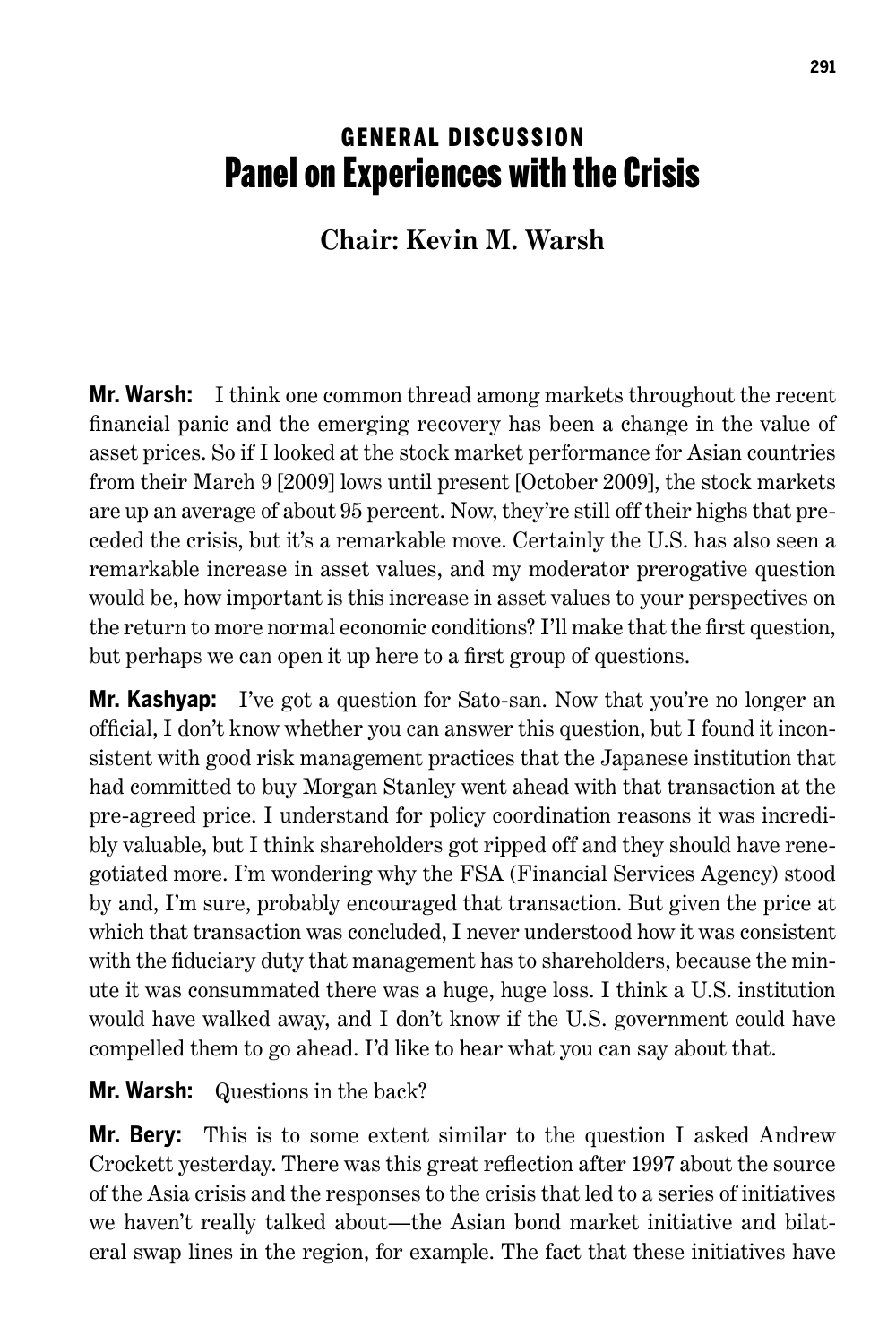not been mentioned at all, does that mean that agenda has been unsuccessful? Put more broadly, coming back to the point that Anne Krueger made yesterday, we're dealing with a highly successful bunch of countries in Asia which have now been badly affected by crisis twice in a decade. What does this do to the appetite for financial innovation? Certainly taking an Indian perspective, I think most Indian policymakers—Rakesh Mohan is here, he can contradict me—would basically say that if this is the price of being integrated, maybe we need to shop elsewhere. So, is there any kind of revulsion or reaction politically against financial integration? I mention that because Swee Keat talked about financial integration as being one of the things on the agenda. So what's the political climate on this issue when, as Sato-san indicates, in living memory you've had to go through two of these crises?

**Mr. Warsh:** Let's gather one more question in this round. Rakesh?

**Mr. Mohan:** Mr. Kim you described the huge increase in Korean banks' external short-term debt. Did the regulatory authorities not have a view about whether something bad or not good was happening during that time and whether some regulatory action should have been taken? Was there discussion about this or did it just happen without the regulator knowing what was going on?

**Mr. Warsh:** Perhaps we can get some quick answers to this round of questions.

**Mr. Heng:** I'll address the question about financial integration in the region. I think it is important for Asia to continue to pursue more integration, but there are a number of preconditions that you need. First and foremost is that the national authorities need to develop their own markets first, because only when you have a fairly deep internal market can integration proceed. In that regard you see efforts across different countries, certainly the bigger ones. China and India have been developing their financial markets as have the ASEAN countries. Now, there are also more regional efforts in bond market development and those efforts are ongoing. More recently there has been the Chiang Mai initiative to multilaterally pool reserves. But these are part of a broader effort that will take time and will evolve as real economy integration takes place. Real economy integration has become deeper through a series of trade agreements within ASEAN, and ASEAN-China, ASEAN-Japan, ASEAN-Korea, ASEAN-India, ASEAN-Australia and New Zealand. All these agreements will bring the real economies in the region closer together.

The problem, as I pointed out, is that this has led to an extremely efficient cross-border network of production and trade in intermediate products, but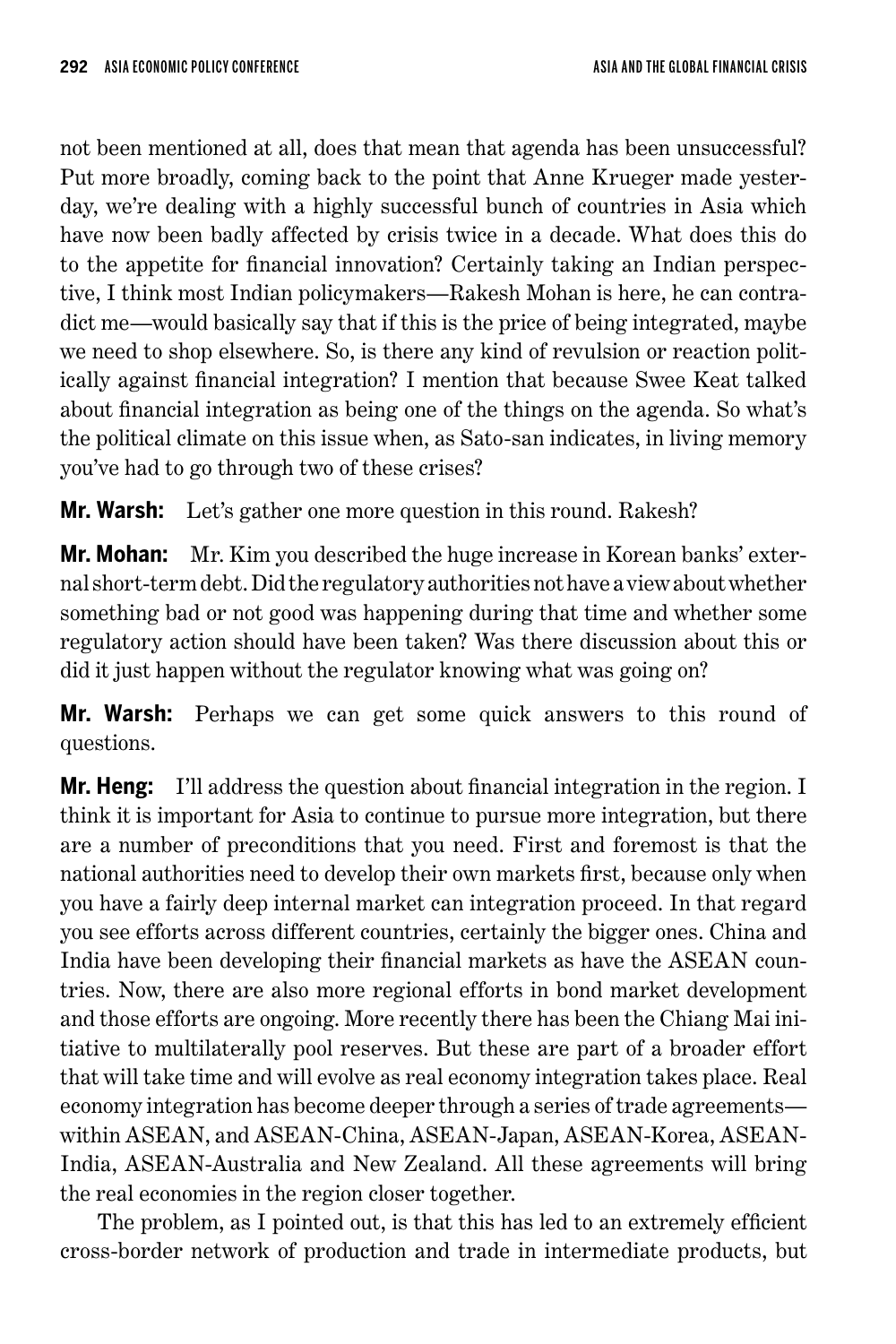not so much in final goods for intra-Asian consumption, which I think is what's needed going forward. But the development of the real sector and development of the capital markets and the banking sector will grow in tandem. It's not going to be a fast process—you need to take a longer-term view to look at progress, because if you take a short-term view, there isn't much that seems to be happening. But as efforts continue, I'm quite confident that we will see progress over a number of years.

**Mr. Kim:** When you compare the 1997 East Asian crisis to the current global financial crisis, in the 1997 crisis the problems started on the asset side of the banking sector balance sheet with nonperforming loans, but in this crisis the problems have accumulated on the liability side with debt problems. I would like to say that banks are doing their best now; but although they are very rational, their behavior has had negative side effects on the rest of the economy. So, you need to change the behavior of the banks. Simple rules and regulations or controls won't work, because there are many ways to circumvent them. In other words, you should find a solution to the problem of distorted incentive mechanisms in the rules and regulations, to lead banks to internalize these negative externalities caused by their own activities.

I also want to point out that there is another reason for the accumulation of short-term debt that can be called a winner's curse. In the shipping industry, for example, there were huge foreign exchange revenues that the firms wanted to hedge. The banks secured their positions with bridge financing. But that created a negative externality for the rest of the economy.

**Mr. Sato:** As regards the Mitsubishi UFJ Financial Group move to invest in Morgan Stanley, usually Japan FSA's basic position is to respect the decision of the financial entity itself and its own business judgment. Of course, if it seems to be an irrational investment, we would certainly examine it from the viewpoint of its effect on bank financial soundness. But I think, in truth, this investment was carried out on a fairly independent basis, making the best use of U.S. asset evaluators, law firms, and so on. So, we welcome such moves if they are based on rational and forward-looking considerations that enhance bank profitability and maintain financial soundness.

As regards innovation in the last few years, I feel that the word "innovation" can be rather ambiguous in meaning. For a typical competent aggressive investment banker, innovation could be a clever tool to evade rules-based regulation in a lawful and profit maximizing manner, while from the viewpoint of the regulator, such as the FSA, financial innovation may take the form of a new technology which enables more efficient and broad-based financial intermediation. For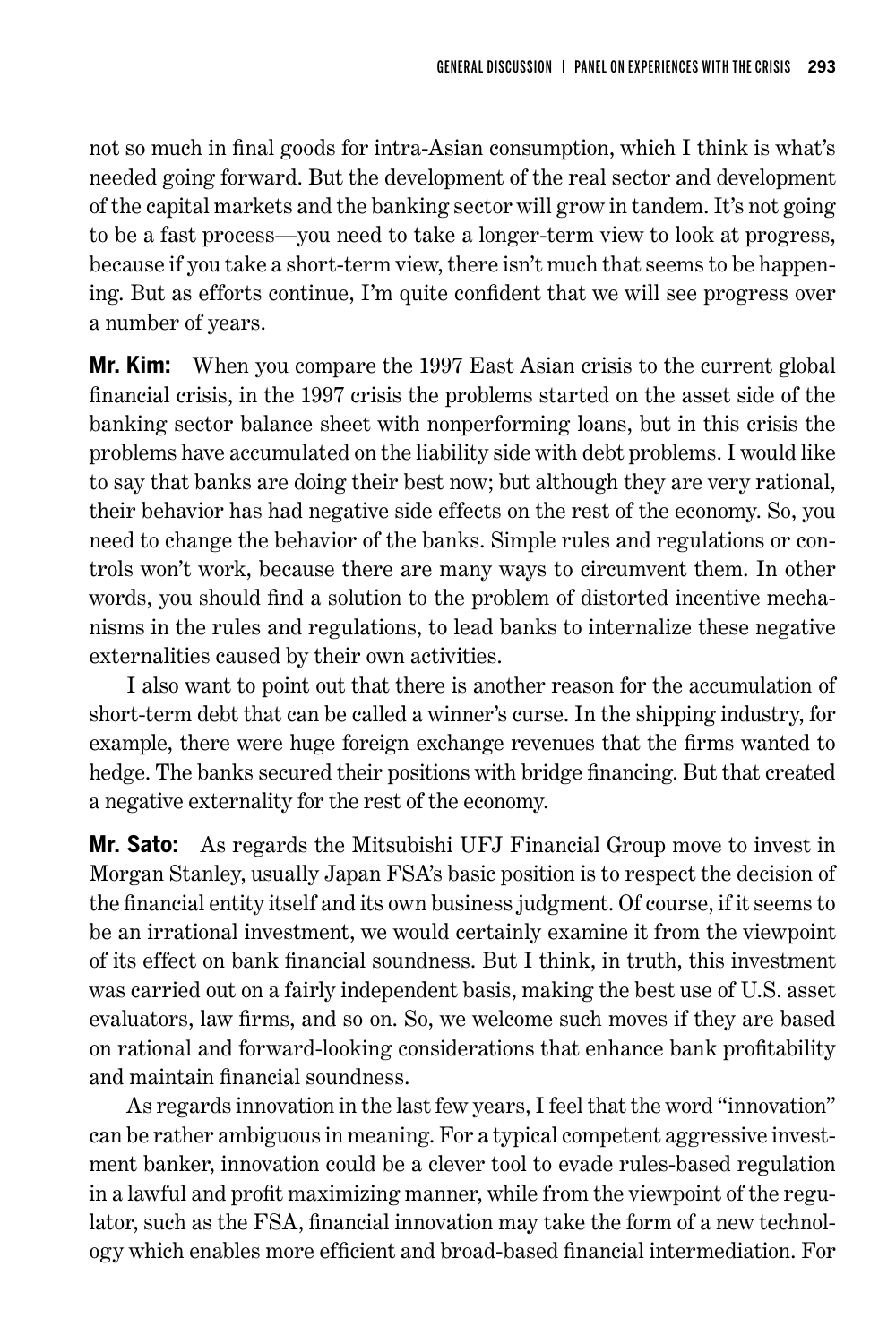example, securitization, if it is used properly, could enable the banking sector to lend more to small and medium-size enterprises that would not have been lent to with ordinary lending practices. Innovation also allows the banking sector to provide new types of financial products with different risk and return profiles. This sort of innovation would be socially desirable. We can't stop innovation by regulation, but we should pay attention to the real effects of innovation, such as whether it is wrongly used simply to maximize short-term profits.

In the case of the originate-to-distribute business model, financial market players thought that they could eliminate the risks on the assets they bought by selling them immediately. This kind of moral hazard induced them to avoid real due diligence, which is indispensable in financial transactions. So, we have to be careful.

And with regard to financial integration, this is not something that we regulators can stop by policy. We have to live with financial integration and with innovation as well. So, as Sir Andrew Crockett noted, we have to live in a market-based world. In that environment, we must give our best efforts to bring about the best allocation of resources and the best provision of financial services from the social point of view.

**Mr. Warsh:** Thanks, Taka. Let's go back to round two of questions. We'll survey the group yet again. Start with Peter.

**Mr. Hooper:** A strong conclusion from the preceding discussion was the importance of developing effective resolution mechanisms. Could you comment briefly on how resolution has evolved since the previous crisis and how that may have affected the outcome this time?

**Ms. Curran:** You each have a unique perspective on the coordination between your country's regulatory authority and the monetary authority. I'm wondering if you could share your perspectives on the effectiveness of that coordination during the crisis and any lessons that you're bringing forward.

**Mr. Kohns:** A question to Mr. Sato. When you explain the differences between the past crisis and the current crisis, you stressed a lot that the current crisis is more of an exogenous shock. My question is that, given the size of this exogenous shock, one can imagine that the endogenous reaction of the banking sector to the shock is going to build up in the coming months. In particular, I can imagine that the share of nonperforming loans is likely to increase. What is your perspective on future bank lending and future burdens on bank balance sheets? Could this be an impediment to a stronger recovery as the credit supply is increasingly restricted when loans start to become nonperforming?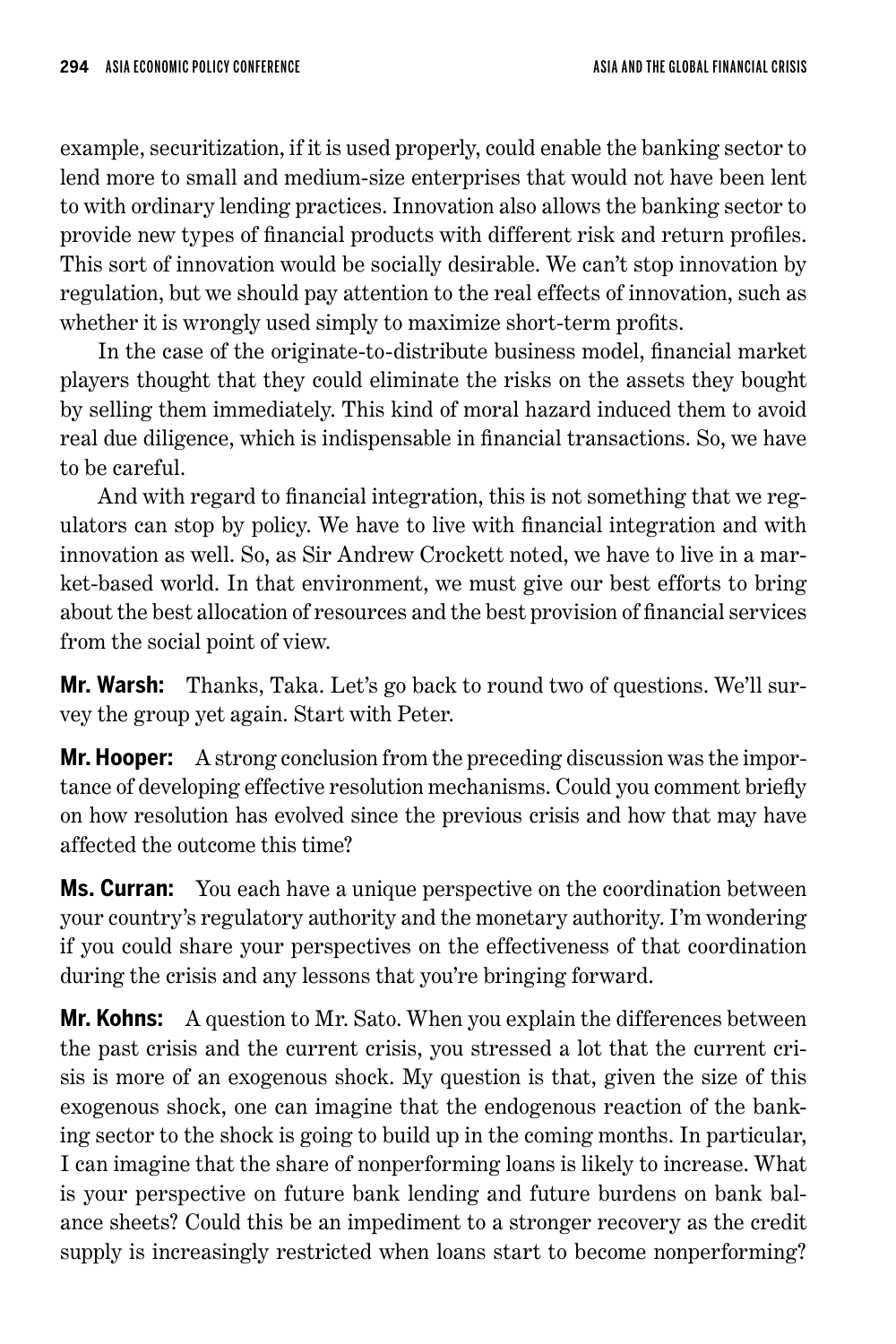Specifically, could you elaborate a bit on the outlook and future burdens on the banking sector in Japan?

**Mr. Warsh:** Let's go to the front and then we'll take one more question in the back and see if we can't get those answered by the panel.

**Mr. Ito:** Question to Mr. Kim. You mentioned the many regional arrangements growing in Asia, but when you were pressed for dollar liquidity Korea went to the Federal Reserve for a swap line. I understand you didn't go to the IMF because of your experience 10 years ago. But you could have drawn on the Bank of Japan swap, or utilized the CMI (Chiang Mai Initiative) arrangements. I don't think that a bilateral swap with the BOJ would have triggered the IMF linkage clause. So while there were some other opportunities available to obtain funding, you chose to go to the Federal Reserve. What was the reason for that?

**Mr. Warsh:** I think we have room for one more question in this round. David.

**Mr. Hale:** Actually I have two questions for Mr. Kim. Would you ever consider having a currency swap with China someday, which now has massive foreign exchange reserves? Mr. Heng Swee Keat, just a question on the issue of asset markets. Many fund managers believe that we're now headed into a period of asset bubbles in East Asia. The most explicit example of this would be Hong Kong, which has a very direct monetary link to the United States through its currency board. Their monetary base has gone up 145 percent in the last year, the stock market's boomed, and there's been a huge increase in the last few months in property values. Do you fear the same could now happen to Singapore and Malaysia and other countries in the region because of the low interest rates here, capital outflows, and the desire of Asian central banks to restrain exchange rate appreciation by accumulating further large increases in their foreign exchange reserves?

**Mr. Warsh:** All right, that completes the questions for this round. Who among the panelists wants to go first? Swee Keat, should we start with you again? Maybe you can speak to the asset price question that David raised. So, to what extent are the asset price increases that we see in Singapore and across the region being taken into account in the conduct of policy, and to what extent is that either a headwind or a risk as you think about policy going forward?

**Mr. Heng:** I will address both questions. One is our experience with coordination during the crisis. In the case of the MAS (Monetary Authority of Singapore), we're quite unique because we're both a central bank and the regulator of banking, insurance, and capital markets. I think putting everything under one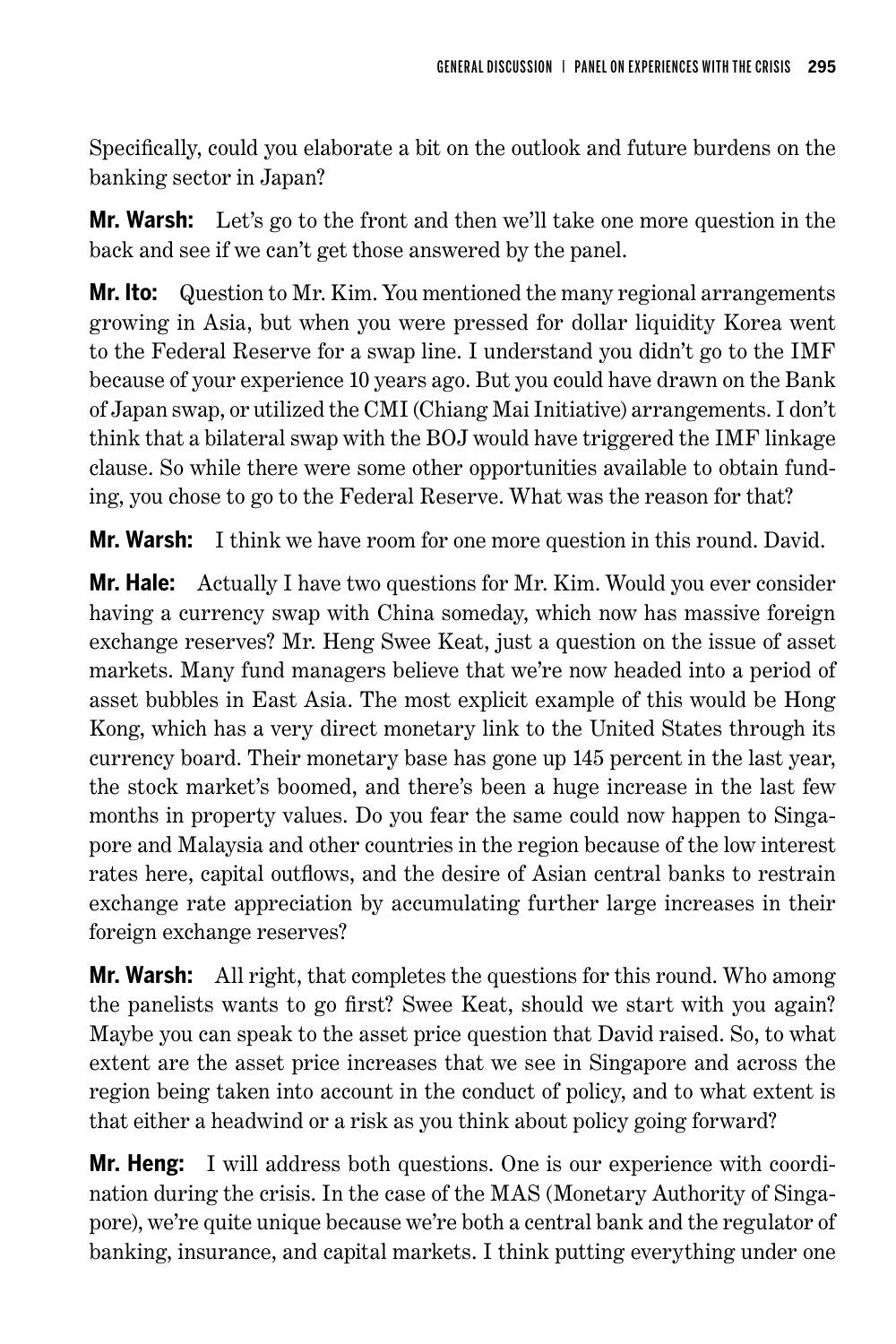roof has its hazards, but during the crisis we found it to be extremely useful for a number of reasons. One was that it gave us a fairly good view of what was happening everywhere and an understanding of the interlinkages across different sectors of the financial markets. Before Lehman collapsed, we had intensified our monitoring. When the collapse happened the stresses were extreme, but we were able to coordinate policies across different functions. Even though Lehman had only a small operation in Singapore, there were large effects across different sectors. And when AIG got into trouble, when Fortis Bank was in trouble, and so on, we found that our very extensive relationships with both central banks as well as regulators across the globe were extremely helpful. We were in contact with other regulators and central banks constantly, particularly since Asian markets open first each day. I think it worked well, and right now, in terms of the discussion about macroprudential supervision, we have an internal financial stability group that pools information from various sources and we meet regularly to monitor what is happening across the different markets and how different developments interact with each other. There were many things that surprised us in the course of doing that, such as how the interaction across sectors was so extensive.

On the issue of the rebound in asset markets in the region, regulators and central banks in the region are paying a lot of attention because liquidity conditions are extremely accommodative. We need to watch how conditions develop. In our case, because we are also a regulator, we have additional tools and don't think that we should use monetary policy in a blunt way because monetary policy has to respond to current and future real economic conditions. We need to keep a very clear focus on using monetary policy to anchor inflation expectations and to make sure that we don't use it for more than it can deliver. We also have a range of macroprudential tools and we have used them. In fact, just three weeks ago, we ended a scheme which allowed banks to absorb the interest on property loans. The use of macroprudential tools is not unique to Singapore. For example, across Asia loan-to-value ratios for mortgages have been lowered. These are simple tools to limit leverage so that it does not damage the banking system. We will have to continue to watch developments very carefully and be prepared with a range of responses.

**Mr. Warsh:** Thank you. Kyungsoo, similar questions to you on policy coordination and asset prices, and also on your use of swap lines.

**Mr. Kim:** There is coordination between the Korean FSS (Financial Supervisory Service), the Ministry of Finance, and the Bank of Korea. We do have coordination on a regular and also irregular basis and very recently imposed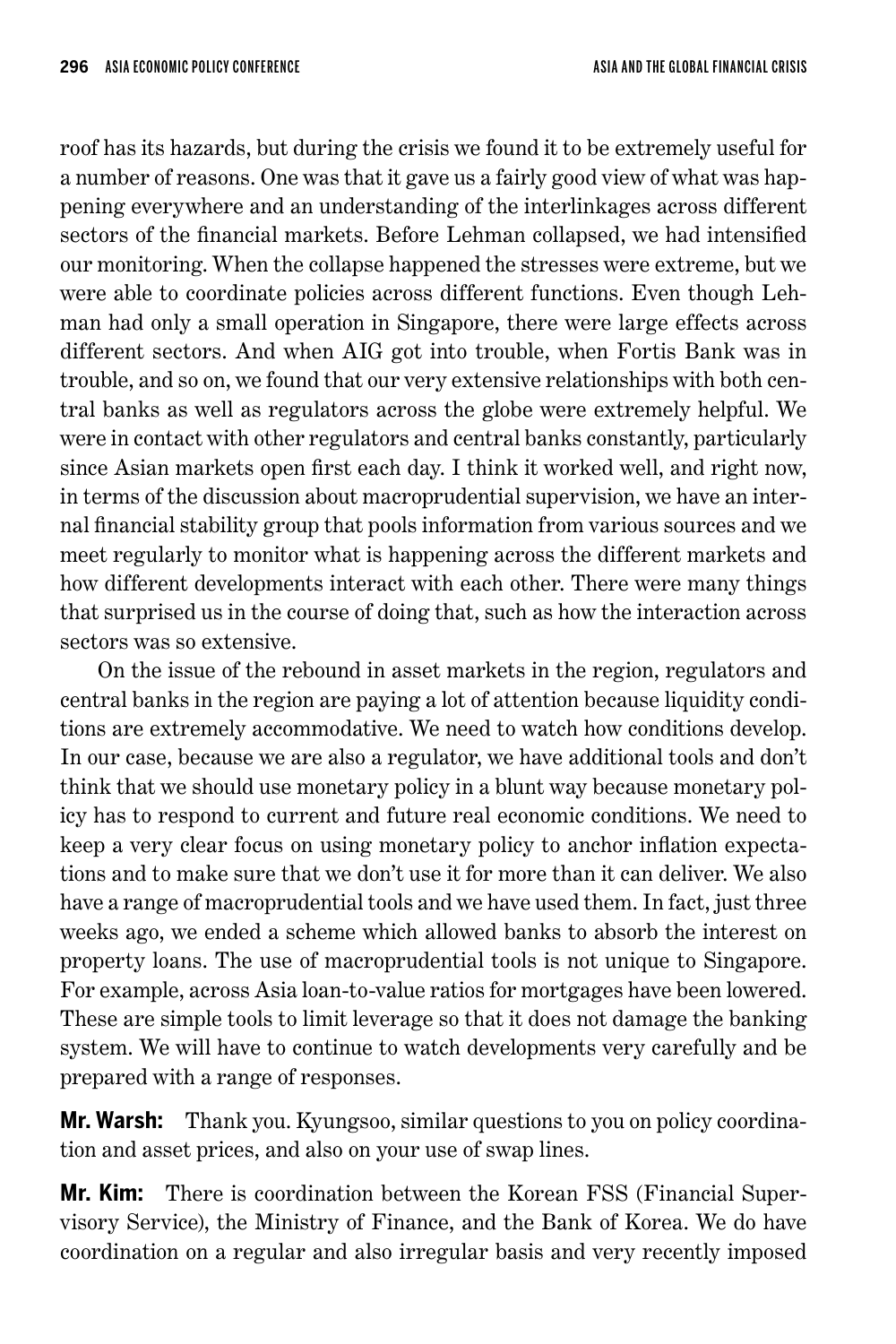debt-to-income limits when the authorities became concerned about asset price bubbles, especially in the real estate market. And in order to limit bank balance sheet problems, the government announced it will impose, revise, and update rules and regulations which will take effect very soon. Meanwhile, it was difficult to consider a swap line with the IMF due to strong concerns that receiving financial support from the IMF might have an adverse effect on the market credibility of the Korean economy.

**Mr. Sato:** In regards to Japan's bank resolution mechanism, I think there have been some clear elements of improvement since the late 1990s. One improvement is that the central purpose of bank resolution is now to preserve the stability of the financial system itself, not to protect individual banks, their managers, or their shareholders. This notion is well shared nowadays between government departments including the central bank. So this is progress.

The second improvement is that objective standards for triggering the beginning of the resolution mechanism have been made clearer. We introduced American-type prompt corrective action procedures based on a bank's capital ratio. As the capital ratio goes down, we give warnings to the bank to take remedial actions, but if this can't be carried out successfully, then it goes into insolvency. With this clear standard, now we hesitate less to go into bank resolution, and this helps avoid situations in the past where we tended to forebear resolution for fear of side effects. The manner of resolution is now clearly stipulated as well. We can send a government-designated new manager to a problem bank immediately and shift the overall capabilities to that new manager. With regard to the use of public money, we had a very harsh experience in the 1990s and this is a very touchy issue politically. We introduced a framework in which, when there is no real threat to the stability of the financial system as a whole and when it is simply an idiosyncratic phenomenon without much systemic significance, then problem banks go into ordinary resolution in which the shareholders and depositors have to share the burden of losses. So, these kinds of overall guidelines are much clearer than before; that's progress.

In regards to the future prospects of Japanese banks, it is true that the current stress represents a kind of exogenous shock for Japanese banks. But their exposure to toxic assets has been rather limited, so their losses on these assets should be limited as well. Now, the risks for Japanese banks are twofold. One is rising credit costs due to the deterioration in the real economy. But so far the rise in credit costs has not been so strong, and it has been managed by banks with ordinary revenue. However, if the world economy doesn't pick up quickly, then Japan's real economy could continue to stagnate and would be reflected in